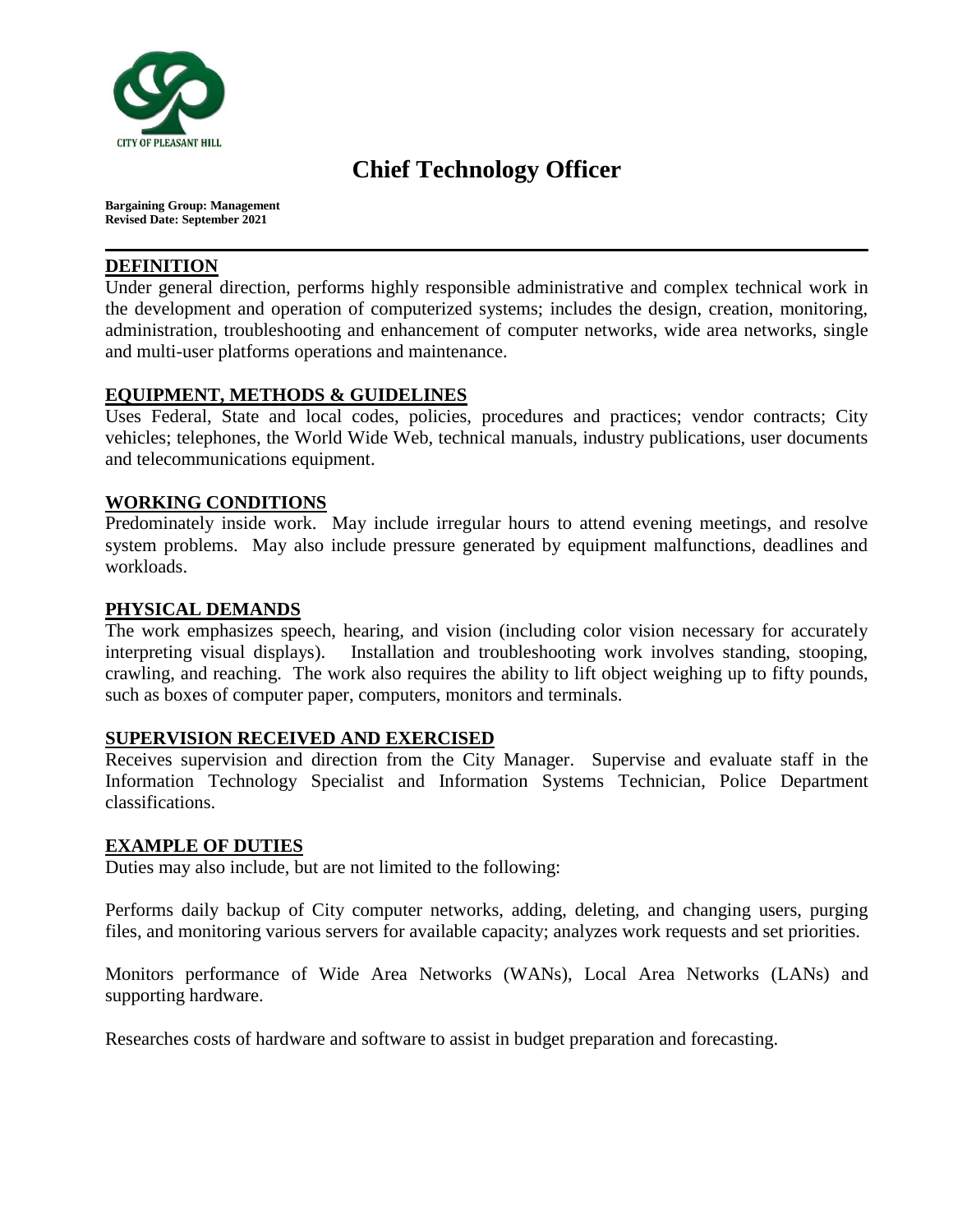Participates in planning and research to develop improved computerization capabilities; confers with City departments to evaluate information needs; researches, develops and recommends solutions.

Manages the operation of network servers, staff workstations, and networked systems, including PCbased data-communication and telecommunications systems; maintains standards of operational capacity and ease of workflow.

Prepares a variety of written correspondence, reports, proposals, and other written materials.

Supports the preparation of RFP packages for computer systems and related equipment, devices and services; coordinates maintenance and repairs; reconciles and approves invoices for payment.

Confers with users regarding operating problems, performs routine troubleshooting, and identifies alternative courses of action; assists users in securing resources and services necessary to resolve problems.

Performs research and analysis necessary for developing appropriate recommendations regarding hardware/software configurations and interfacing with other networks, WANs, LANs, client servers, and microcomputers.

Confers with users to identify training needs and coordinates the procurement and scheduling of hardware and software orientation and training.

Interacts with staff, vendors and customers to identify and resolve computer and other equipment problems.

Keeps informed regarding new technology and the ongoing development of WANs, LANs, networks, client servers, and related hardware and software applications; acquires and distributes pertinent information to user departments.

Acts as project manager on complex systems development, evaluation, and installation projects.

Negotiates contracts associated with technology.

Performs other work as assigned.

#### **QUALIFICATIONS**

#### **Knowledge of:**

Working knowledge of the various principles, procedures, practices, techniques, trends, and nomenclature associated with Wide Area Networks, Local Area Networks, and other associated technology systems; knowledge of the capabilities and limitations of related hardware including internal memory, video-display terminals, printers, disk drives, routers, servers, fiber optics, network switches, internal and external communications devices; knowledge of the capabilities and limitations of various operating systems, software alternatives, such as pertaining to word processing, electronic spreadsheet, video text, database, and programmed instruction; and of various training and industry